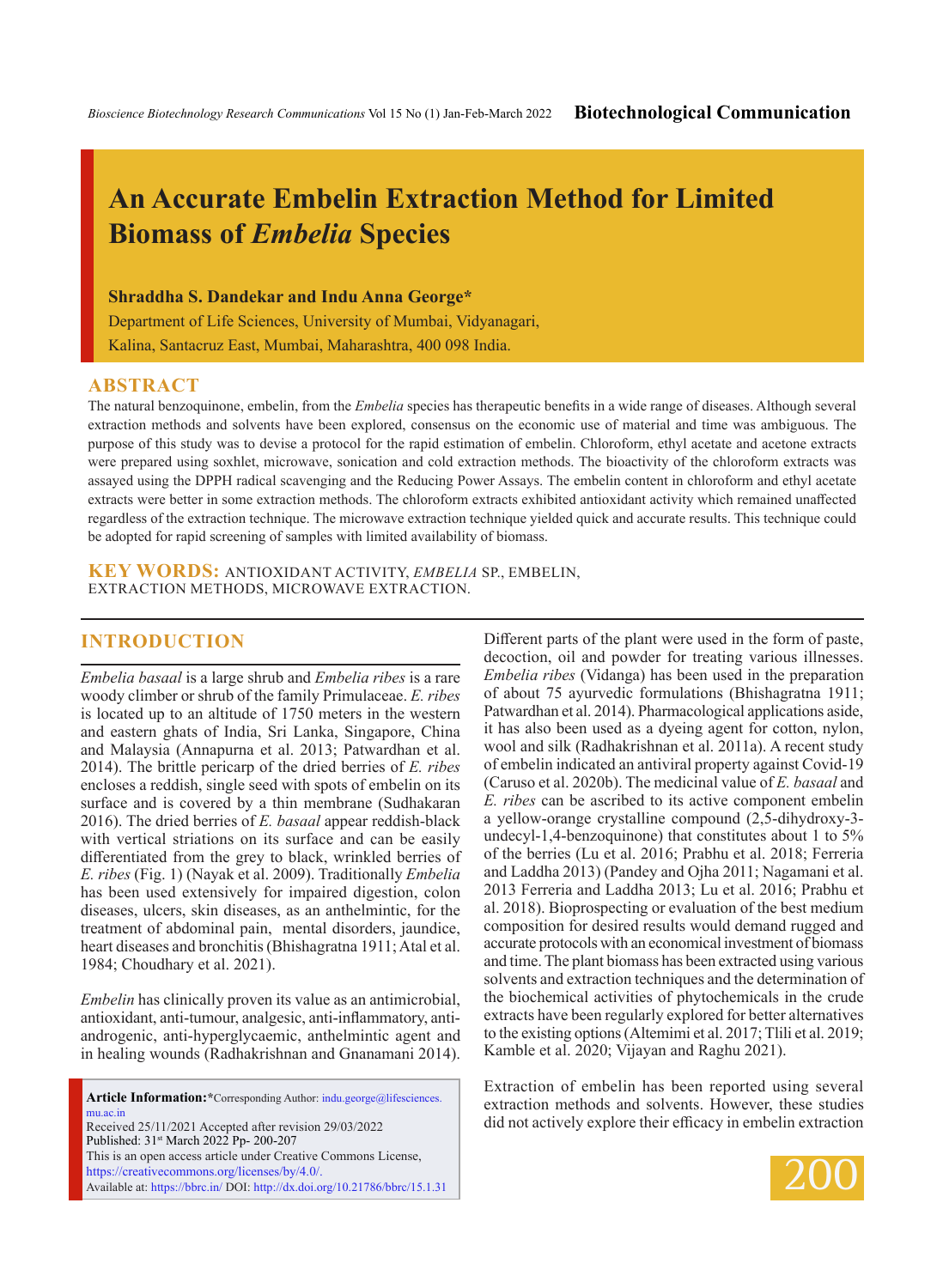from small samples. The present study aims to optimize the embelin extraction from small samples of the berries of two species of *Embelia* using different solvents and extraction methods while retaining their bioactivity.

# **Material and Methods**

The analytical grade solvents were procured from SD Fine-Chem (India) and Merck. The other reagents used for analysis were sourced from Sigma-Aldrich, HiMedia (India), SRL (India) and SD Fine-Chem (India). *Embelia basaal* berries were collected from Supegaon village, Raigad District, Maharashtra. A specimen was deposited in Blatter Herbarium, St. Xaviers College, Mumbai and was identified as *Embelia basaal* (Roem & Schult) A. DC. The berries of *Embelia ribes* were collected from Shimoga District, Karnataka. A specimen was submitted to 'Botanical Survey of India', Pune and was identified as *Embelia ribes*  Burm f. The berries of both species were air-dried and stored at room temperature for further analysis. The berries of *E. basaal* and *E. ribes* were crushed, using a mortar and pestle, enough to separate the pericarp from the seeds and expose sufficient seed surface for extraction of the entire embelin content (Ferreria and Laddha 2013). The pericarp and the seeds were subjected to extraction using the solvents chloroform, ethyl acetate, acetone and four extraction methods. The sample to solvent ratio was maintained at 2% (w/v) in each method. The extractions were carried out in triplicate and the embelin content was expressed as mean ± standard error of the mean (SEM).

For Soxhlet Extraction (SE), Coarse ground berries (1 g) of *Embelia* species were refluxed in 50 ml of extraction solvent in a soxhlet apparatus (J-SIL company, India) for 1 h by which time the extract in the siphon arm of the apparatus was colourless. Microwave extraction (ME): The sample (0.2 g) was extracted with 5 ml of solvent for 3 min in a microwave (LG, India) set at 180 W. The sample was heated for 50 s, three times, in a cycle. A resting period of 10 s was given between each spurt of 50 s heating. The solvent was then filtered through Whatman filter paper no. 1 and collected in a beaker. Fresh solvent (5 ml) was added to the sample residue and a second extraction was carried out for 50 s twice, with a resting period of 10 s as described above, followed by filtration. The filtrates obtained were pooled together. Ultrasonication extraction (UE): The sample (0.2 g) in 5 ml of solvent was subjected to sonication using a water bath sonicator (Pure Enterprises, India) for 10 min, followed by filtration. Fresh solvent (5 ml) was added to the sample which was sonicated for another 5 min and filtered. The filtrates obtained were pooled together. For cold extraction (CE), the sample (0.2 g) with 10 ml of solvent was placed on an orbital shaker (Remi RS 12 PLUS) at 200 rpm for 17 h. The samples were then filtered. The extracts obtained by the four extraction methods using various solvents were oven-dried at 40°C and the residues were weighed. The dried extracts were dissolved in chloroform for quantification by UV-VIS spectrophotometer (Shimadzu Scientific Instruments Inc.).

Standard embelin was procured from Sigma-Aldrich and a stock solution (1 mg/ml) was prepared in chloroform.

Dilutions were prepared such that the final concentrations ranged between 4 to 24 µg/ml. The UV absorbance at 290 nm of each solution was recorded using a UV-VIS spectrophotometer. A standard graph of absorbance vs concentration of embelin was plotted and the resultant equation was used for calculating the concentration of embelin in the samples. The embelin from samples was also quantified by High Performance Liquid Chromatography (HPLC) for the bioactivity experiments.

Four concentrations of standard embelin in methanol (10, 20, 30 and 40 µg/ml) were run through an HPLC column (Shim-pack GIST C18, 5µm, 20 x 250 of the Shimadzu HPLC system). The mobile phase, 0.1% formic acid in acetonitrile: deionized water (90:10; v/v), was degassed for 30 min. The flow rate was maintained at 0.5 ml/min in isocratic elution mode and the chromatogram was run for 20 min. The volume of sample injected each time was 20 µl. The area under the peak was considered to generate a standard graph for the estimation of embelin in samples. The dried chloroform extracts of the *Embelia* berries, obtained by the four extraction methods were reconstituted in methanol (1 mg/ml) by sonication for 5 min and filtered through a 0.22 µm nylon filter. These extracts would be further referred to as reconstituted extracts. The embelin content in these samples was determined by the HPLC analysis described above and the antioxidant activity was confirmed by the following DPPH and RPA assays.

The DPPH assay method described by Brand-Williams et al. (1995) was adopted with some modifications. The assays included ascorbic acid as a reference standard, a methanol control and the test samples. The DPPH reagent (100 µM) was prepared in chilled methanol and the initial U.V. absorbance of the reagent was approximately 1 (1.0542). Two-fold dilutions of the test samples dissolved in methanol were prepared with final concentrations that ranged from 800 µg/ml to 25 µg/ml. Similarly, standard ascorbic acid solutions were prepared in the range between 40 µg/ml to 1.25 µg/ml. Aliquots (500 µl of standard/ sample) were added to 2.5 ml of DPPH solution and incubated in dark for 30 min before noting the U.V. absorbance at 517 nm. The percentage of radical scavenging activity was calculated by the formula:

Radical Scavenging activity (%) = 
$$
\frac{Ao - At}{Ao} \times 100
$$

Where  $A_0$  = absorbance of the control and  $At = absorbance$ of the test sample.

 $EC_{50}$  values (50% effective concentration value - the value obtained by plotting percentage radical scavenging activity vs concentration of extract) were calculated for each sample and standard using GraphPad Prism 6.0 software. The reducing power assay (RPA) method described by Muruhan et al. (2013) was adopted with some modifications. A range of two-fold dilutions of standard solution  $(80 \,\mu\text{g/ml})$  to 1.25  $\mu$ g/ml) and sample (800  $\mu$ g/ml to 25  $\mu$ g/ml) was prepared.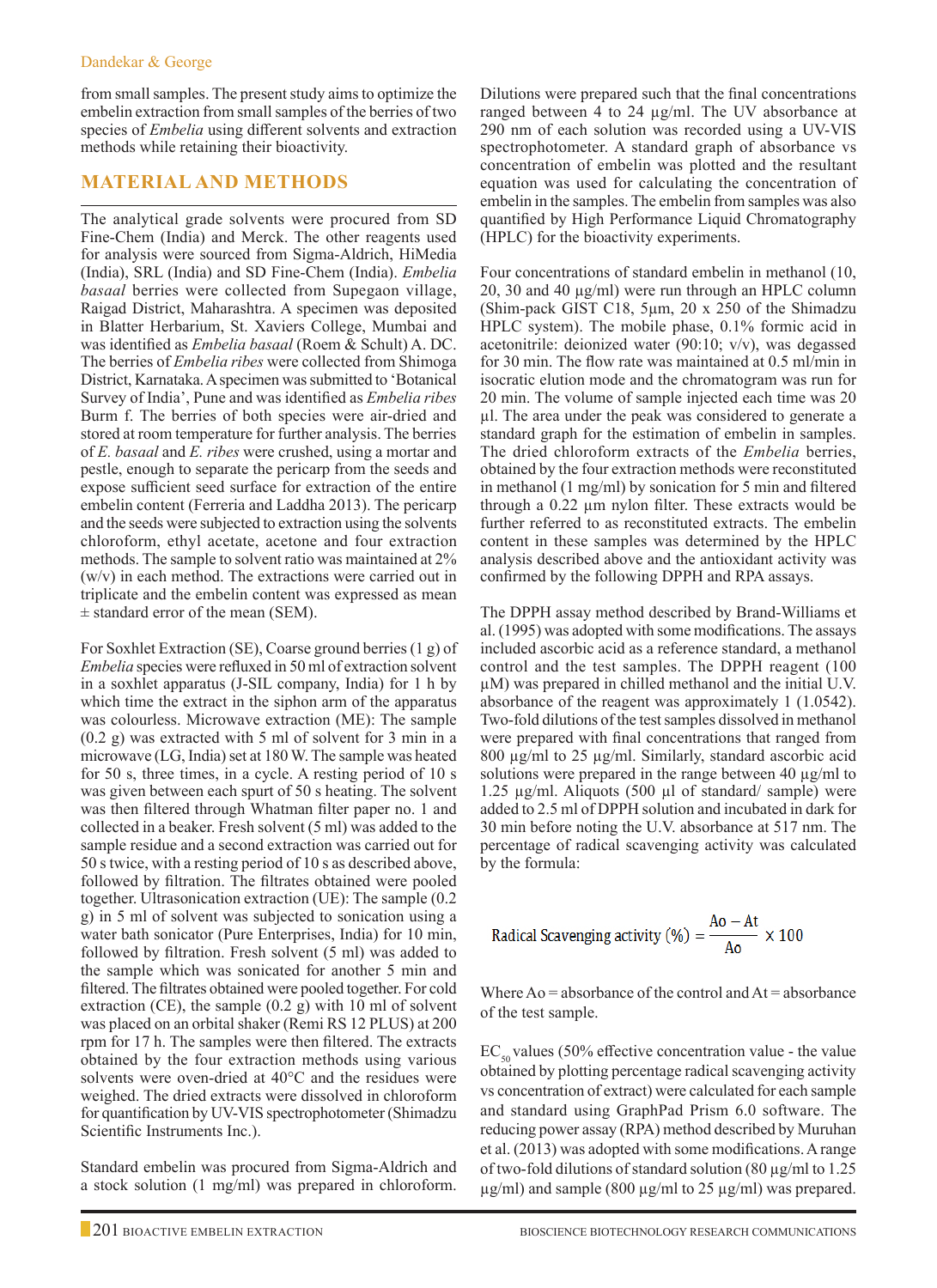Each concentration of the standard or sample was reacted individually with 1.25 ml of sodium phosphate buffer (pH 6.6) and 1.25 ml potassium ferricyanide. This mixture was incubated at 50°C for 20 min. The reaction was stopped with the addition of 10 % trichloroacetic acid (TCA). The solutions were then centrifuged at 3000 rpm for 10 min. The resultant supernatants (2.5 ml) were mixed with 2.5 ml of distilled water and 0.5 ml of ferric chloride reagent. The U.V. absorbance of these reaction mixtures was recorded at 700 nm and its reducing potential was expressed as

**Figure 1: The dried berries of** *E. basaal* **(A) and** *E. ribes* **(B); The brittle testa removed to expose the seeds with spots of embelin of** *E. basaal* **(C) and** *E. ribes* **(D).**



ascorbic acid equivalents. All data obtained were subjected to appropriate statistical treatment and analysis. Two-way analysis of variance (ANOVA) followed by Tukey's test was performed using GraphPad Prism 6.0 software wherever required.

## **Results and Discussion**

**Yield of Extract:** The residue obtained after the evaporation of solvent from the extract (yield) varied across the different extraction methods and the solvent used. This ranged from 5% to 7.8% (w/w) for *E. basaal* and 3.5% to 6.2% (w/w) for *E. ribes*. Two-way ANOVA followed by Tukey's test revealed that the yield of the ME - chloroform extract was significantly higher than that of the other methods (*E. basaal*) whereas, for *E. ribes*, the CE - chloroform extract showed maximum yield. The yields obtained by different extraction methods tested in this study were variable but inconsistent with their embelin content (Table 1). Similarly, the Supercritical carbon dioxide extraction resulted in a lower yield than the SE but had a higher flavonoid content (Bimakr et al. 2011).

**Legend:** The letters and symbols across the cells for each species indicates the statistical significance at  $p \le 0.05$ . CH: chloroform; EA: ethyl acetate; AC: acetone; The equation and the regression coefficient (squared) of embelin standard graph is as follows:  $y = 0.063x - 0.059$  and  $r2 = 0.9963$ .

**Table 1. The yield, embelin content and time required for extraction from berries of** *E. basaal* **and**  *E. ribes*

| E. ribes<br>E. basaal |                                               |                                 |             |           |                                |                                  |             |
|-----------------------|-----------------------------------------------|---------------------------------|-------------|-----------|--------------------------------|----------------------------------|-------------|
|                       | Yield                                         | <b>Embelin</b>                  | <b>Time</b> |           | Yield                          | <b>Embelin</b>                   | <b>Time</b> |
|                       | (mg/g)                                        | content (mg/g)                  | (min)       |           | (mg/g)                         | content $(mg/g)$                 | (min)       |
|                       | <b>SE</b>                                     |                                 |             |           |                                | <b>SE</b>                        |             |
| СH                    | $71.37 \pm 3.76$ <sup><math>\phi</math></sup> | $54.69 \pm 0.96$ <sup>A</sup>   | 60          | СH        | $39.50 \pm 1.50^{\alpha\beta}$ | $18.17 \pm 0.25$ <sup>ab</sup>   | 60          |
| EA                    | $59.90 \pm 2.47$ <sup><math>\phi</math></sup> | $57.96 \pm 1.52^{\rm A}$        | 60          | EA        | $41.13 \pm 1.86^{\alpha\beta}$ | $19.34 \pm 0.69$ <sup>abcd</sup> | 60          |
| AC                    | $64.37 \pm 0.67$ <sup><math>\phi</math></sup> | $44.94 \pm 1.84$ <sup>ABC</sup> | 60          | AC        | $40.13 \pm 0.68^{\alpha\beta}$ | $17.05 \pm 1.03^{\text{a}}$      | 60          |
|                       | <b>ME</b>                                     |                                 |             |           |                                | <b>ME</b>                        |             |
| CH.                   | $78.83 \pm 3.90^{\Psi}$                       | $54.22 \pm 2.65^{\rm A}$        | 5           | CH        | $53 \pm 0.0.29$ <sup>*</sup>   | $21.28 \pm 0.57$ <sup>bcd</sup>  | 5           |
| EA                    | $55.33 \pm 5.18^{\circ}$                      | $53.06 \pm 5.30$ <sup>AB</sup>  | 5           | EA        | $40 \pm 1.32^{\alpha\beta}$    | $21.94 \pm 0.14$ <sup>cd</sup>   | 5           |
| AC                    | $65.83 \pm 5.73$ <sup><math>\phi</math></sup> | $40.30 \pm 2.53$ <sup>ABC</sup> | 5           | AC        | $43.33 \pm 1.67^{\beta}$       | $18.78 \pm 0.18$ <sup>abc</sup>  | 5           |
|                       | UE                                            |                                 |             |           |                                | UE                               |             |
| <b>CH</b>             | $63.33 \pm 3.03$ <sup><math>\phi</math></sup> | $53.30 \pm 2.08$ <sup>AB</sup>  | 15          | <b>CH</b> | $55 \pm 0.76$ <sup>*</sup>     | $21.18 \pm 0.76$ bcd             | 15          |
| EA                    | $50.67 \pm 2.89$ <sup><math>\phi</math></sup> | $49.45 \pm 2.46$ <sup>AB</sup>  | 15          | EA        | $37.50 \pm 2.25^{\alpha\beta}$ | $21.25 \pm 0.57$ bcd             | 15          |
| AC                    | $54.50 \pm 7.01$ <sup><math>\phi</math></sup> | $35.32 \pm 7.31^{\rm BC}$       | 15          | AC        | $35.50 \pm 1.00^{\circ}$       | $18.63\pm0.48^{\text{ab}}$       | 15          |
|                       | CE                                            |                                 |             |           |                                | <b>CE</b>                        |             |
| СH                    | $75.67 \pm 7.86^{\circ}$                      | $47.20 \pm 1.34$ <sup>AB</sup>  | 1020        | СH        | $62.50 \pm 0.50^8$             | $22.06 \pm 0.60$ <sup>d</sup>    | 1020        |
| EA                    | $63.50 \pm 5.20^{\circ}$                      | $49.41 \pm 6.02$ <sup>AB</sup>  | 1020        | EA        | $42.67 \pm 0.88^{\circ}$       | $22.51 \pm 0.89$ <sup>d</sup>    | 1020        |
| AC                    | $63 \pm 7.25^{\circ}$                         | $28.88 \pm 1.67^c$              | 1020        | AC        | $44 \pm 1.32^{\beta}$          | $19.81 \pm 0.64$ <sup>abcd</sup> | 1020        |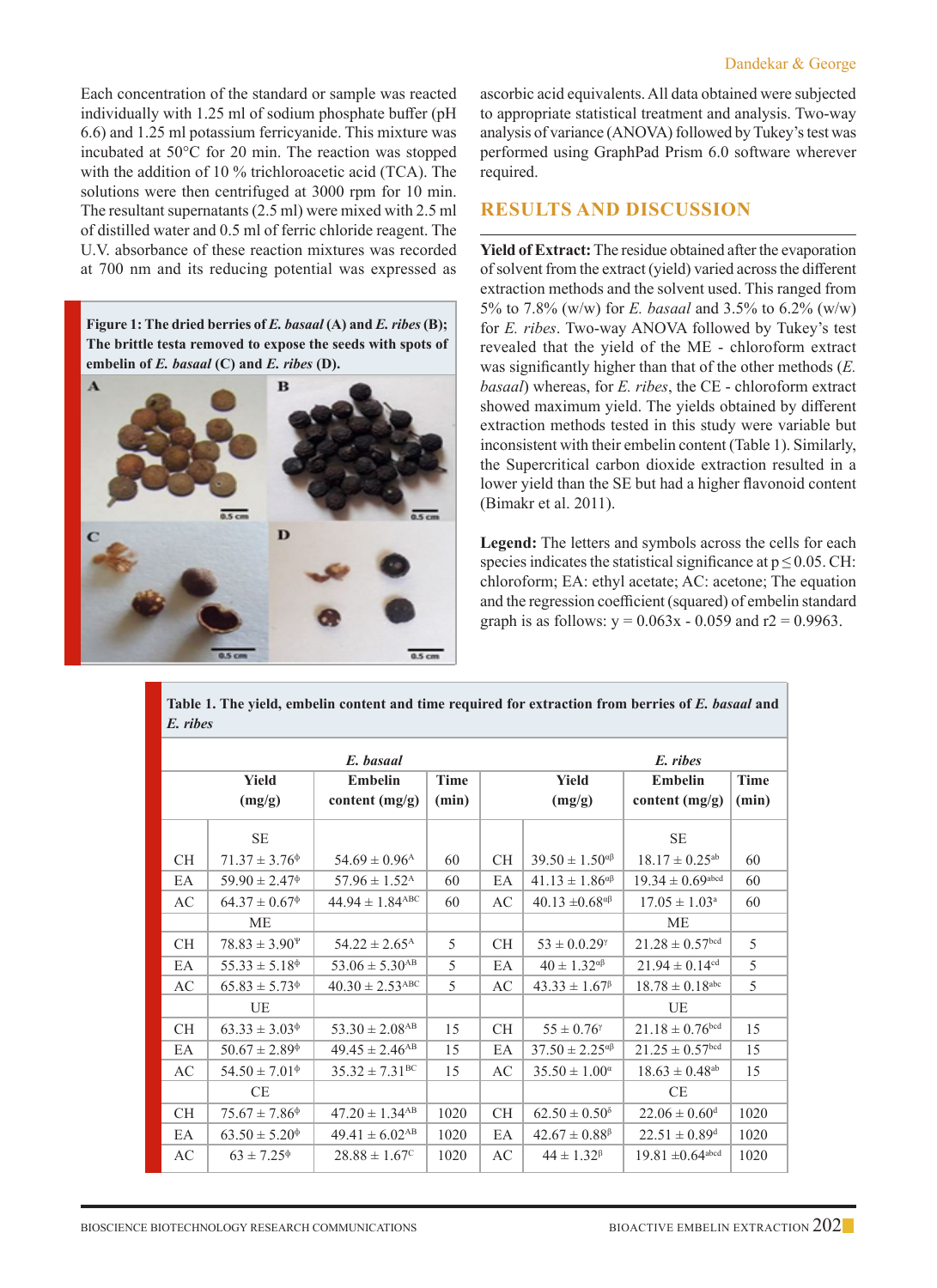#### Dandekar & George

**Estimation of embelin content by spectrophotometry:** Variations in the embelin content in berries could be attributed to its geographical location (1.2 to 4.9%) and/or stage of maturation (1 to 5.2%) (Pandey and Ojha 2011; Nagamani et al. 2013). The embelin content of extracts would also depend on the extraction method and the solvent which was significant in this study of both *Embelia* species. The embelin content in *Embelia ribes* extracts, reported using different extraction methods, ranged from 1.9% to 3.8% (SE), 5% (ME), 0.84% to 23.71 % (UE) and 1.77% (CE) (Madhavan et al. 2011; Radhakrishnan et al. 2011b; Alam et al. 2015; Sathe and Dixit 2015; Kamble et al. 2020). The embelin content of the various extracts in the current study of *E. ribes* was determined as 1.7% to 1.93% (SE), 1.87% to 2.19% (ME), 1.86% to 2.12% (UE) and 1.98% to 2.25% (CE) with different solvents. These values for *E. basaal* ranged from 4.49% to 5.79% (SE), 4.03% to 5.42% (ME), 3.53% to 5.33% (UE) and 2.88% to 4.94% (CE). The highest extracted embelin content in this study was 5.79% from *E. basaal* berries. *E. ribes* was reported to be the best source of embelin when compared to the species tested in a previous study (Vijayan and Raghu 2021).

**Figure 2: The HPLC chromatogram of standard embelin (A),**  $λ_{max}$  **of the standard peak from the chromatogram (B), HPLC chromatogram of Sample (***E. basaal* **- UE) (C), and λmax of the sample peak obtained in the chromatogram (D).**



|             |  | Table 2. Embelin content of reconstituted extracts by |  |
|-------------|--|-------------------------------------------------------|--|
| <b>HPLC</b> |  |                                                       |  |

| <i>Embelin</i> content by HPLC $(\mu \varrho/m)$ |                      |                      |                      |                     |  |  |  |
|--------------------------------------------------|----------------------|----------------------|----------------------|---------------------|--|--|--|
|                                                  | SE                   | ME.                  | UE                   | CE.                 |  |  |  |
| E. basaal                                        | $807.12^{\rm a}$     | 621.58 <sup>ab</sup> | 617.07 <sup>ab</sup> | $601.55^{ab}$       |  |  |  |
| E ribes                                          | 508.77 <sup>ab</sup> | $450.58^{ab}$        | $374.3^{ab}$         | 268.96 <sup>b</sup> |  |  |  |

A selection of conventional (SE and CE) and modern (ME and UE) methods of extraction were compared in this study. The SE and ME embelin contents were better in *E. basaal*  extracts whereas the SE of *E. ribes* was comparatively inefficient than the other extraction methods tested. Solvents used for extraction of secondary metabolites may include a pure organic solvent, a mixture of solvents, water or a percentage of a solvent in water (Gupta et al. 2012).

**Figure 3: Percentage of DPPH radical scavenging activity of** *E. basaal* **(A) and** *E. ribes* **(B) extracts at different concentrations (µg/ml) obtained using selected extraction techniques. SE: Soxhlet extraction; ME: Microwave extraction; UE: Ultrasonication extraction; CE: Cold extraction.**





*Embelin* has a polar benzoquinone ring and a nonpolar alkyl saturated chain. The isolated and purified embelin from *E. ribes* is insoluble in water, freely soluble in organic solvents such as DMSO, slightly soluble in methanol and ethanol (Kaur et al. 2015; Caruso et al. 2020a). Previous studies preferred hexane, diethyl ether, chloroform, ethyl acetate, acetone and methanol for extraction of embelin (Madhavan et al. 2011; Alam et al. 2015; Pundarikakshudu et al. 2016), (Vijayan and Raghu 2021). Even so, the results of these experiments failed to reach a consensus on the best solvent for embelin extraction.

Chloroform extraction by maceration, ethyl acetate extraction by sonication and acetone extraction by microwave-assisted extraction method of *E. ribes* yielded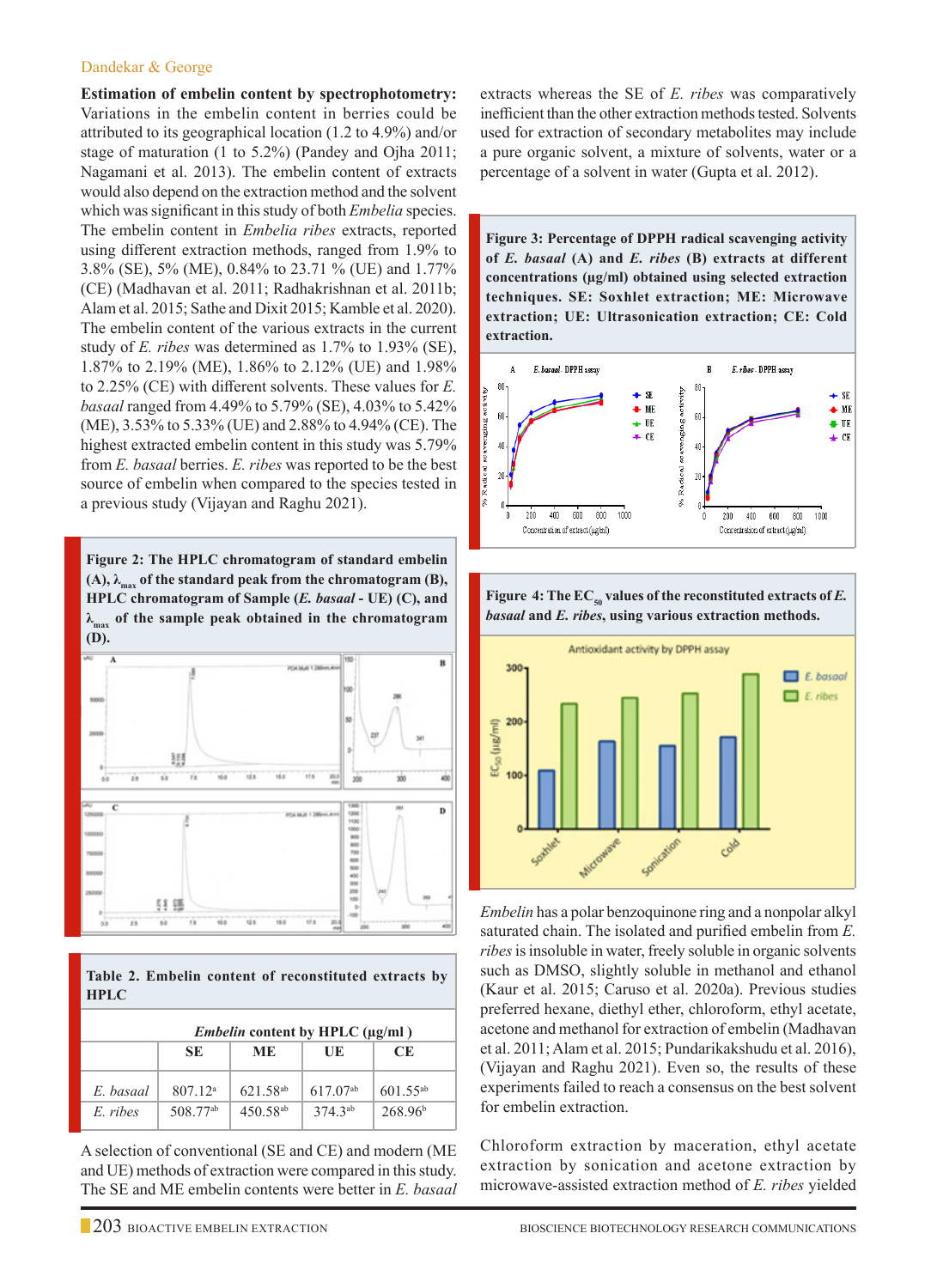maximum embelin (Latha 2007; Alam et al. 2015; Pundarikakshudu et al. 2016). The most promising solvents were investigated for the development of the rapid analysis protocol. The statistical analysis of this study however indicated that the solvents chloroform and ethyl acetate were found to be marginally more efficient in the extraction of embelin (Table 1). Chloroform was also found to be suitable for the extraction of benzoquinone in *Ficus foveolata* (Meerungrueang and Panichayupakaranant 2015). Methanol was discontinued after the initial extraction process as the residue obtained was sticky, which was also observed by (Pundarikakshudu et al. 2016). Another factor that should be considered is the efficacy of the bioactive principle(s) following an extraction method. The chloroform extracts using all four extraction methods from both species were further analysed for their bioactivity.

**Estimation of embelin in reconstituted extracts using HPLC:** The current solvent system was inspired by the existing literature and modified for better resolution (Ferreria and Laddha 2013). The standard embelin chromatogram exhibited one sharp peak at a retention time that ranged from 7.082 to 7.16. The spectrophotometric analysis of this peak showed a  $\lambda_{\text{max}}$  at 286 nm. Hence the chromatograms of the samples were monitored at 286 nm and all samples showed one peak with retention times between 6.66 and 7.17 with the  $\lambda_{\text{max}}$  that ranged between 277 to 283 nm (Fig. 2). The embelin content of the reconstituted *E. basaal* and *E. ribes* extracts ranged between 602 to 807 µg/ml and 269 to 509 µg/ml, respectively. A significant difference was noticed between the embelin content of *E. basaal* and *E. ribes* extracts. However, all extraction methods were comparatively efficient (Table 2). Contrary to the current observation, a study described that the embelin content varied with different extraction methods (Kamble et al. 2020). The differences in embelin content among species of *Embelia* have been reported in previous studies (Vijayan and Raghu 2021).

**Legend: SE:** Soxhlet extraction; ME: Microwave extraction; UE: Ultrasonication extraction; CE: Cold extraction. The equation determined for the embelin estimation by the HPLC method was  $y = 69697x - 38593$ with the r2 value 0.9972.

**Antioxidant Assays;** Antioxidants are chemical substances that halt the chain reaction of free radical species generation and protect the cells from cellular damage. The antioxidant activity of plants is generally attributed to the flavonoid, phenolic and tannin content in the extract (Mosquera et al. 2009). Earlier reports of the antioxidant activity of extracts from *E. basaal* and *E. ribes* prompted testing for their antioxidant activity (Ansari et al. 2008; Kamble et al. 2011).

**DPPH assay;** Antioxidant activity of the chemically synthesized embelin, a benzoquinone, was studied by Joshi et al. (2007) and its activity determined by the DPPH assay was found to be  $2.55 \times 10^{-4}$  mol dm<sup>-3</sup>. Purified embelin extracts displayed an IC<sub>50</sub> of 27.92  $\mu$ g/ml and an EC<sub>50</sub> of 27 µg/ml (Mahendran et al. 2011; Mohapatra and Basak 2017). Ascorbic acid (standard) was reported to have an IC<sub>50</sub> that ranged from 3.028 to 4.92  $\mu$ g/ml (Kamble et al. 2011; Mahendran et al. 2011). The  $IC_{50}$  of crude embelin extracts from various *Embelia* species ranged from 9.87 to 50  $\mu$ g/ml whereas the  $EC_{50}$  reported from *E. tsjeriam cottam* was 11 µg/ml (Kamble et al. 2011; Barbade and Datar 2015; Mohapatra and Basak 2017). The radical scavenging activity (the  $EC_{50}$ ) of the ascorbic acid in the present study was 12.15 µg/ml and that of the samples were 109 to 171 µg/ml (*E. basaal*) and 233 to 289 µg/ ml ( $E.$  *ribes*). Statistical evaluation of the calculated  $EC_{50}$ values indicated that the antioxidant activity of *E. basaal* extracts were significantly higher than those of *E. ribes* and this was more pronounced in the SE and CE extracts of the species. The variation between the extraction methods was insignificant (Fig. 3 and 4).

**Figure 5: The Reducing Power Assay using the reconstituted extracts of** *E. basaal* **(A) and** *E. ribes* **(B), at different concentrations (µg/ml) obtained using different extraction techniques and expressed as the equivalence of antioxidant activity of ascorbic acid. SE: Soxhlet extraction; ME: Microwave extraction; UE: Ultrasonication extraction; CE: Cold extraction. The equation obtained for the reducing power assay using ascorbic acid as standard was Y = 0.0174 X + 0.0204 (r2= 0.9975) and was used to calculate the ascorbic acid equivalence antioxidant activity of samples.**



**Reducing power assay:** RPA is another standard assay to confirm the antioxidant activity of extracts. High values of UV absorbance indicate high antioxidant capacity. The results of the RPA have been shown in Fig. 5. The average antioxidant activity of the reconstituted extracts (1 mg/ml) expressed as the equivalence of ascorbic acid ranged from 64.33 to 50.52 µg/ml and 41.85 to 27.84 µg/ml for *E. basaal*  and *E. ribes* respectively. The statistical analysis of this data (normalized to 1 mg/ml) revealed that there is a significant difference between the reducing power of the *E. basaal* and *E. ribes* extracts. The reducing power of extracts obtained using different extraction methods was insignificant within each species. This is the first report as yet that compared the antioxidant activities of different *Embelia* species. Genotypes of the plants collected from different localities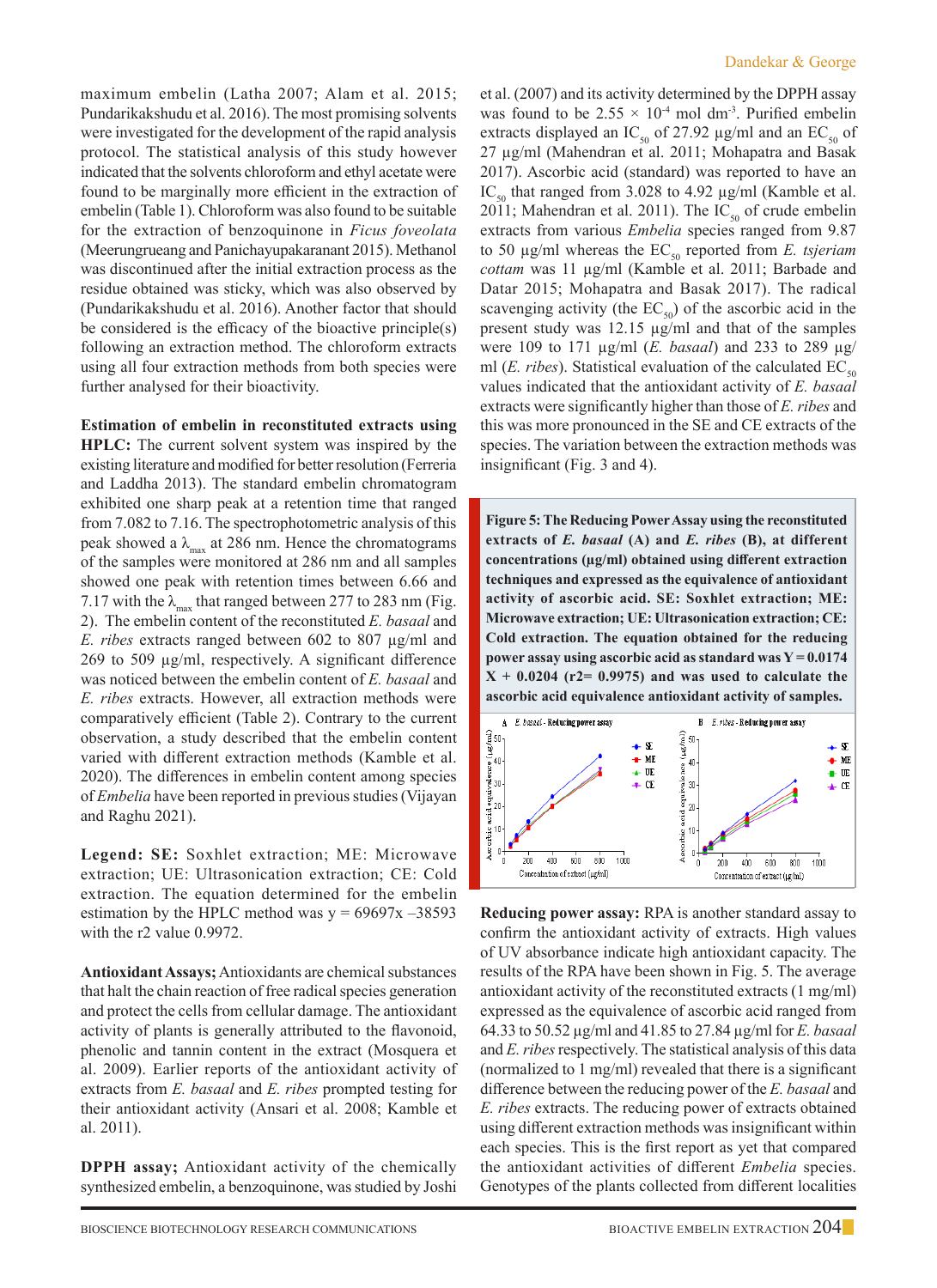#### Dandekar & George

and solvents have influenced variations in the antioxidant activities of *E. ribes* (Kamble et al. 2020).

# **Conclusion**

The findings of the present study indicated that the preferred solvents for extraction of embelin would be chloroform or ethyl acetate. The embelin content of ME extracts was comparable to conventional methods. Antioxidant studies with the reconstituted chloroform extracts confirmed that the bioactivity was retained regardless of the extraction method. Thus, ME has the added advantage of the speed and economic use of biomass. This protocol would be valuable for the screening and selection of plants or callus with high embelin content. This protocol could be adopted for the screening of other important phytoconstituents as well.

# **Acknowledgements**

The authors are thankful to Dr. Ashutosh Srivastava, Scientist-E (Rtd; VRS), Institute of Wood Science and Technology, Bangalore, India for providing berries and samples of E. ribes. Ms. Dandekar is grateful for the Non-NET fellowship and DST-PURSE fellowship received.

**Conflict of Interests:** Authors declare no conflicts of interests to disclose.

**Data Availability Statement:** The database generated and /or analysed during the current study are not publicly available due to privacy, but are available from the corresponding author on reasonable request.

# **REFERENCES**

Alam, S., Damanhouri, Z.A., Ahmad, A., et al. (2015). Development of response surface methodology for optimization of extraction parameters and quantitative estimation of embelin from *Embelia ribes* Burm by high performance liquid chromatography. Pharmacognosy Magazine, Vol. 11 No. 42, pp. 166–172. doi: 10.4103/0973- 1296.157722.

Altemimi, A., Lakhssassi, N., Baharlouei, A., et al. (2017). Phytochemicals: extraction, isolation, and identification of bioactive compounds from plant extracts. Plants, MDPI AG, Vol. 6 No. 4, p. 42. doi: 10.3390/plants6040042.

Annapurna, D., Srivastava, A. and Rathore, T.S. (2013). Impact of population structure, growth habit and seedling ecology on regeneration of *Embelia ribes* Burm. f. —approaches toward a quasi in situ conservation strategy. American Journal of Plant Sciences, Vol. 4 No. 6, pp. 28–35. doi: http://dx.doi.org/10.4236/ajps.2013.46A005. Ansari, N.N., Bhandari, U., Islam, F., et al. (2008). Evaluation of antioxidant and neuroprotective effect of ethanolic extract of *Embelia ribes* Burm in focal cerebral ischemia/reperfusion-induced oxidative stress in rats.

Fundamental and Clinical Pharmacology, Vol. 22 No. 3, pp. 305–314. doi: 10.1111/j.1472-8206.2008.00580.x. Atal, C.K., Siddiqui, M.A., Zutshi, U., et al. (1984). Nonnarcotic orally effective, centrally acting analgesic from an ayurvedic drug. Journal of Ethnopharmacology, Vol. 11 No. 3, pp. 309–317. doi: 10.1016/0378-8741(84)90076-X.

 Barbade, K.D. and Datar, A.G. (2015). Antibacterial activity, free radical scavenging potential, phytochemical investigation and in-vivo toxicity studies of medicinal plant *Embelia basaal* (R. & S.) A. DC. Asian Journal of Pharmaceutical and Clinical Research, Vol. 8 No. 2, pp. 171–177.https://citeseerx.ist.psu.edu/viewdoc/download ?doi=10.1.1.917.1539&rep=rep1&type=pdf

 Bhishagratna, K.L. (1911). In: An English Translation of the Sushruta Samhita Vol 2, (Edited by Kaviraj Kunja Lal Bhishagratna, M.R.A.S.) Published by the author, Calcutta, pp. 265-361. https://rarebooksocietyofindia.org/book\_arc hive/196174216674\_10154367293811675.pdf

 Bimakr, M., Rahman, R.A., Taip, F.S., et al. (2011). Comparison of different extraction methods for the extraction of major bioactive flavonoid compounds from spearmint (Mentha spicata L.) leaves. Food and Bioproducts Processing, Institution of Chemical Engineers, Vol. 89 No. 1, pp. 67–72. doi: 10.1016/j.fbp.2010.03.002.

 Brand-Williams, W., Cuvelier, M.E. and Berset, C. (1995). Use of a free radical method to evaluate antioxidant activity. LWT - Food Science and Technology, Vol. 28 No. 1, pp. 25–30. doi: 10.1016/S0023-6438(95)80008-5. Caruso, F., Rossi, M., Kaur, S., et al. (2020a). Antioxidant properties of embelin in cell culture. Electrochemistry and theoretical mechanism of scavenging. Potential scavenging of superoxide radical through the cell membrane. Antioxidants, Vol. 9 No. 5, p. 382. doi: 10.3390/antiox9050382.

Caruso, F., Rossi, M., Pedersen, J. Z., et al. (2020b). Computational studies reveal mechanism by which quinone derivatives can inhibit SARS-CoV-2. Study of embelin and two therapeutic compounds of interest, methyl prednisolone and dexamethasone. Journal of Infection and Public Health, Vol 13 No. 12, pp. 1868–1877. doi: 10.1016/j.jiph.2020.09.015

Choudhary S., Kaurav H., Chaudhary, G. (2021). Vaibidang (*Embelia ribes*): A Potential Herbal Drug in Ayurveda with Anthelmintic Property. International Journal for Research in Applied Sciences and Biotechnology Vol. 8, pp. 237–243. doi:10.31033/ijrasb.8.2.31

Ferreria, G.M. and Laddha, K.S. (2013). Histochemical localization of embelin in fruits of *Embelia ribes* Burm and its quantification. International Journal of Pharma Bioscience and Technology, Vol. 1 No. 1, pp. 16–19. https://citeseerx.ist.psu.edu/viewdoc/download?doi=10. 1.1.404.1065&rep=rep1&type=pdf

Gupta, A., Naraniwal, M. and Kothari, V. (2012). Modern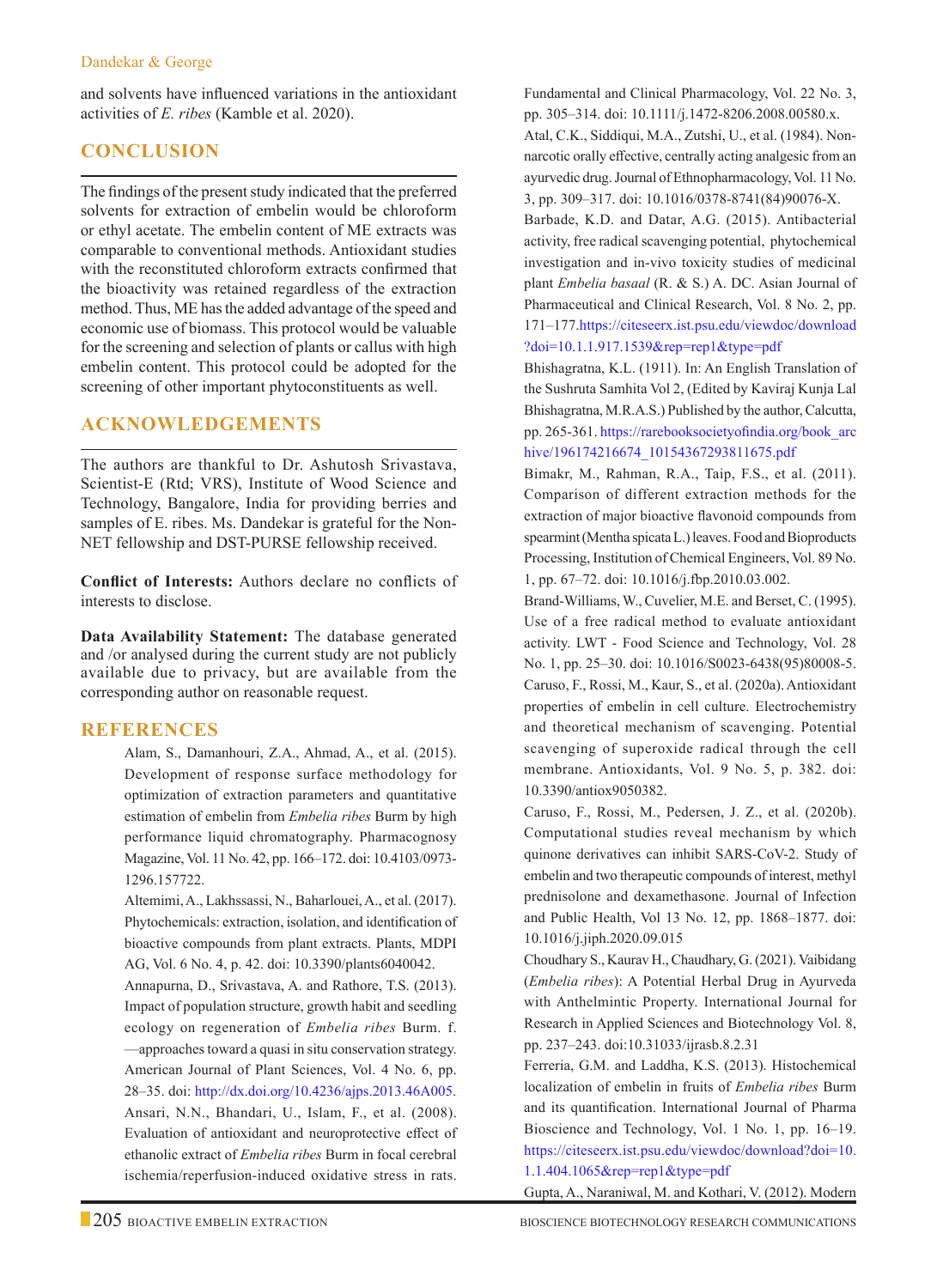extraction methods for preparation of bioactive plant extracts. International Journal of Applied and Natural Sciences, Vol. 1 No. 1, pp. 8–26. https://www.researchgate. net/publication/236229645\_Modern\_extraction\_methods for\_preparation\_of\_bioactive\_plant\_extracts

Joshi, R., Kamat, J.P. and Mukherjee, T. (2007). Free radical scavenging reactions and antioxidant activity of embelin: biochemical and pulse radiolytic studies. Chemico-Biological Interactions, Vol. 167 No. 2, pp. 125–134. doi: 10.1016/j.cbi.2007.02.004.

Kamble, G.S., Torane, R.C., Mundhe, K.S., et al. (2011). Evolution of free radical scavenging potential of Embelia basal. Journal of Chemical and Pharmaceutical Research, Vol. 3 No. 2, pp. 465–471.https://www.jocpr.com/articles/ evolution-of-free-radical-scavenging-potential-ofembelia-basal.pdf

Kamble, V., Attar, U., Umdale, S., et al. (2020). Phytochemical analysis, antioxidant activities and optimized extraction of embelin from different genotypes of *Embelia ribes* Burm f.: a woody medicinal climber from western ghats of India. Physiology and Molecular Biology of Plants, Vol. 26 No. 9, pp. 1855–1865. doi: 10.1007/ s12298-020-00859-2.

Kaur, V., Hallan, S.S., Nidhi, et al. (2015). Isolation of embelin from *Embelia ribes* and evaluation of its anti-cancer potential in breast cancer. Asian Journal of Pharmacy and Pharmacology, Vol. 1 No. 1, pp. 33–39. http://ajpp.in/uploaded/p5.pdf

 Latha, C. (2007). Microwave-assisted extraction of embelin from *Embelia ribes*. Biotechnology Letters, Vol. 29 No. 2, pp. 319–322. doi: 10.1007/s10529-006-9243-z.

 Lu, H., Wang, J., Wang, Y., et al. (2016). In: Advances in Experimental Medicine and Biology, Embelin and its role in chronic diseases, Vol. 928 (Edited by Gupta, S.C. et al.), Springer International Publishing Switzerland, pp. 397–418. doi: 10.1007/978-3-319-41334-1\_16.

 Madhavan, S.N., Arimboor, R. and Arumughan, C. (2011). RP-HPLC-DAD method for the estimation of embelin as marker in *Embelia ribes* and its polyherbal formulations. Biomedical Chromatography, Vol. 25 No. 5, pp. 600–605. doi: 10.1002/bmc.1489.

 Mahendran, S., Badami, S., Ravi, S., et al. (2011). Synthesis and evaluation of analgesic and anti-inflammatory activities of most active free radical scavenging derivatives of embelin - a structure-activity relationship. Chemical and Pharmaceutical Bulletin, Vol. 59 No. 8, pp. 913–919. doi: 10.1248/cpb.59.913.

 Meerungrueang, W. and Panichayupakaranant, P. (2015). Quantitative HPLC analysis and extraction of 2,6 dimethoxy-1,4-benzoquinone from Ficus foveolata stems. Natural Product Sciences, Vol. 21 No. 3, pp. 192–195. https://www.researchgate.net/publication/283477984\_ Quantitative\_HPLC\_analysis\_and\_extraction\_of\_26-

### dimethoxy-14-benzoquinone from Ficus foveolata stems

 Mohapatra, M. and Basak, U.C. (2017). Quantitization of antioxidant potency in various plant parts of *Embelia tsjeriam-cottam*, an important medicinal plant. Journal of Medicinal Plants Studies, Vol. 5 No. 3, pp. 241–249. https://www.plantsjournal.com/archives/2017/vol5issue3/ PartD/5-3-5-464.pdf

 Mosquera, O.M., Correra, Y.M. and Niño, J. (2009). Antioxidant activity of plant extracts from Colombian flora. Brazilian Journal of Pharmacognosy, Vol. 19 No. 2A, pp. 382–387. doi: 10.1590/S0102-695X2009000300008. Muruhan, S., Selvaraj, S. and Viswanathan, P.K. (2013). In vitro antioxidant activities of Solanum surattense leaf extract. Asian Pacific Journal of Tropical Biomedicine, Vol. 3 No. 1, pp. 28–34. doi: 10.1016/S2221- 1691(13)60019-2.

 Nagamani, V., Rani, A.S., Satyakala, M. et al. (2013). High performance liquid chromatography (HPLC) analysis of embelin in different samples of *Embelia ribes* Burm. f. - a threatened medicinal plant of India. Journal of Medicinal Plants Research, Vol. 7 No. 24, pp. 1761–1767. doi: 10.5897/JMPR2013.4447.

 Nayak, S.U., Joshi, V.K., Maurya, S., et al. (2009). Analysis of Phenolic acids in Different Market Samples of Vidanga (False black pepper). AYU, Vol. 30 No. 2, pp. 181–187. https://www.researchgate.net/publication/284789418\_ Analysis of phenolic acids in different market samples\_of\_vidanga\_False\_black\_pepper

Pandey, A.K. and Ojha, V. (2011). Estimation of embelin in *Embelia tsjeriam-cottam* fruits by HPLC to standardize harvesting time. Indian Journal of Pharmaceutical Sciences, Vol. 73 No. 2, pp. 216–219. doi: 10.4103/0250- 474X.91563.

Patwardhan, A., Mhaskar, M., Joglekar, A., et al. (2014). In: Future Crops, Propagation and cultivation techniques of *Embelia ribes* (Vidanga), Vol 2 (Edited by K. V. Peter) Daya publishing house, New Delhi, pp. 237–256. https://www.researchgate.net/publication/274084630\_ Propagation and Cultivation Techniques of Embelia ribes\_Vidanga

Prabhu, K.S., Achkar, I.W., Kuttikrishnan, S., et al. (2018). Embelin: a benzoquinone possesses therapeutic potential for the treatment of human cancer. Future Medicinal Chemistry, Vol. 10 No. 8, pp. 961–976. doi: 10.4155/ fmc-2017-0198.

Pundarikakshudu, K., Joshi, H. and Panchal, S. (2016). A simple, facile method for isolation of embelin from fruits of *Embelia ribes* Burm.f (Vidang). Indian Drugs, Vol. 53 No. 2, pp. 23–27. doi:10.53879/id.53.02.10337

Radhakrishnan, N. and Gnanamani, A. (2014). 2, 5-dihydroxy-3-undecyl-1,4-benzoquinone (embelin)- a second solid gold of India - a review. International